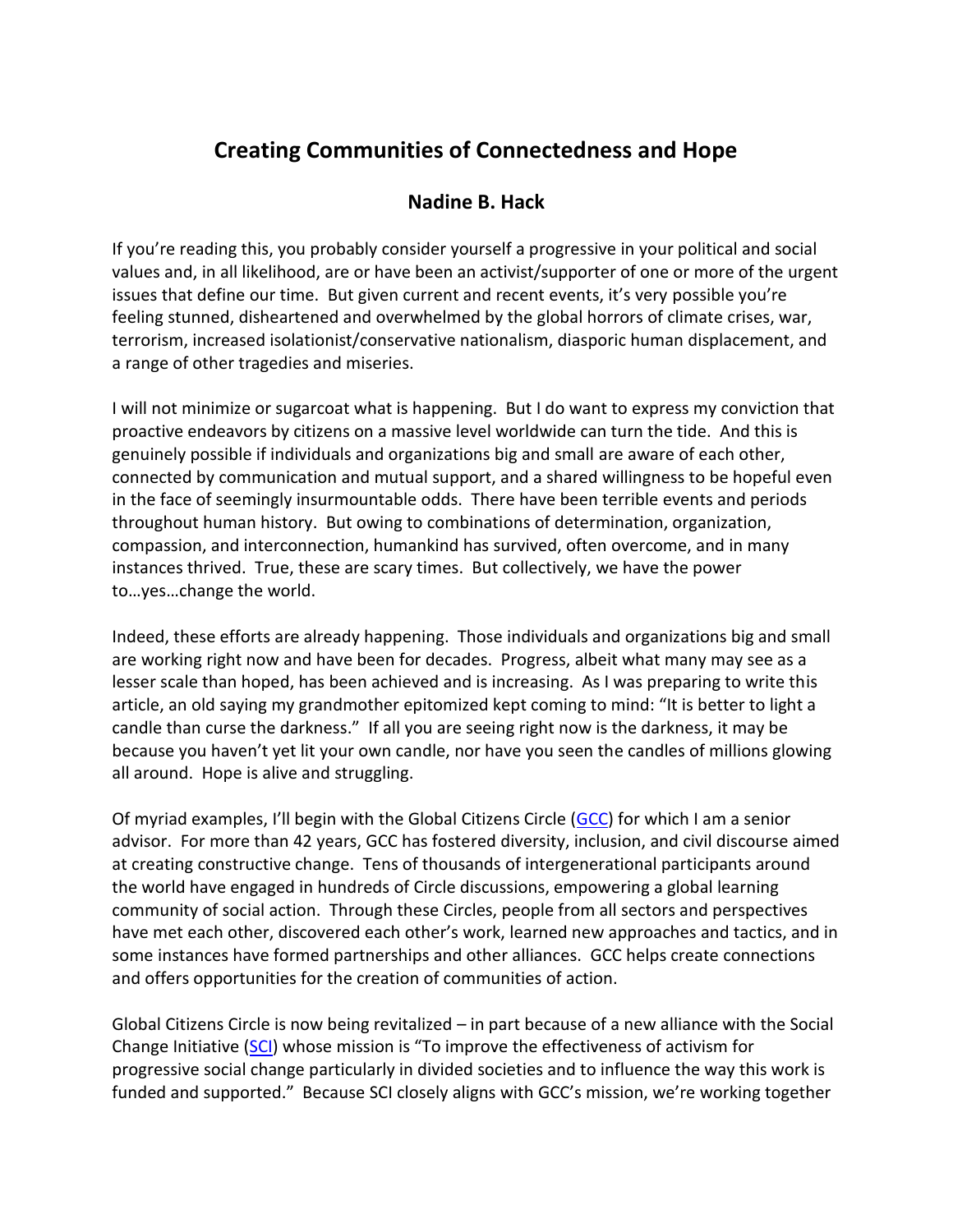to relaunch Circles under the umbrella theme "Intergenerational Listening and Learning: Delivering Progressive Social Change." A new community has been formed.

Creating connectedness is at the core of my company, beCause Global Consulting. [beCause](http://www.because.net/) helps individuals and organizations connect to their core purpose, connect across silos within their organizations, and connect with external stakeholders – friendly and even adversarial – all based on building and sustaining trust. We've been recognized as a Top 100 Thought Leader in Trust enough times to have earned a [Lifetime Achievement Award.](http://www.trustacrossamerica.com/offerings-thought-leaders-2016.shtml) Global CEO Magazine ranked us nine of the Top 100 Corporate Social Responsibility Leaders globally and SustMeme ranked us 62 of the [Top 500 CSR Influencers](https://www.rise.global/csr-business) internationally.

For many years prior to founding beCause, I did the same kind of work in both the private and public sectors. What I've done – and what I've seen done by many, many others – is what assures me that the continuance and broadening of this kind of work definitely resolves conflict and creates positive change.

In our increasingly globalized world, we are all global citizens. Taking personal action is the main responsibility of citizenship – nationally and globally. President Barack Obama, in his Farewell Address in January, superbly explained this dynamic:

"…*The fight against extremism and intolerance and sectarianism and chauvinism are of a piece with the fight against authoritarianism and nationalist aggression. If the scope of freedom and respect for the rule of law shrinks around the world, the likelihood of war within and between nations increases, and our own freedoms will eventually be threatened….All of this [progress] depends on our participation; on each of us accepting the responsibility of citizenship, regardless of which way the pendulum of power happens to be swinging…I am asking you to believe. Not in my ability to bring about change — but in yours. I am asking you to hold fast to that faith written into our founding documents; that idea whispered by slaves and abolitionists; that spirit sung by immigrants and homesteaders and those who marched for justice; that creed reaffirmed by those who planted flags from foreign battlefields to the surface of the moon; a creed at the core of every American whose story is not yet written*…" Mr. Obama was talking about America, but his wisdom applies to everyone everywhere.

The power of action, community and connectedness is superbly reflected in the 2015 French documentary feature film *[Demain](https://www.demain-lefilm.com/en/film) (Tomorrow).* As its own site describes, the film "[shows] solutions, telling a feel-good story…this may be the best way to solve the ecological, economic and social crises that our countries are going through. After a special briefing for the journal *Nature* announced the possible extinction of a part of mankind before the end of the 21<sup>st</sup> century, Cyril Dion and Mélanie Laurent, with a team of four, carried out an investigation in ten different countries to figure out what may lead to this disaster and above all how to avoid it. During their journey, they met the pioneers who are re-inventing agriculture, energy, economy, democracy and education. Joining those concrete and positive actions which are already working, they began to figure out what could be tomorrow's world."